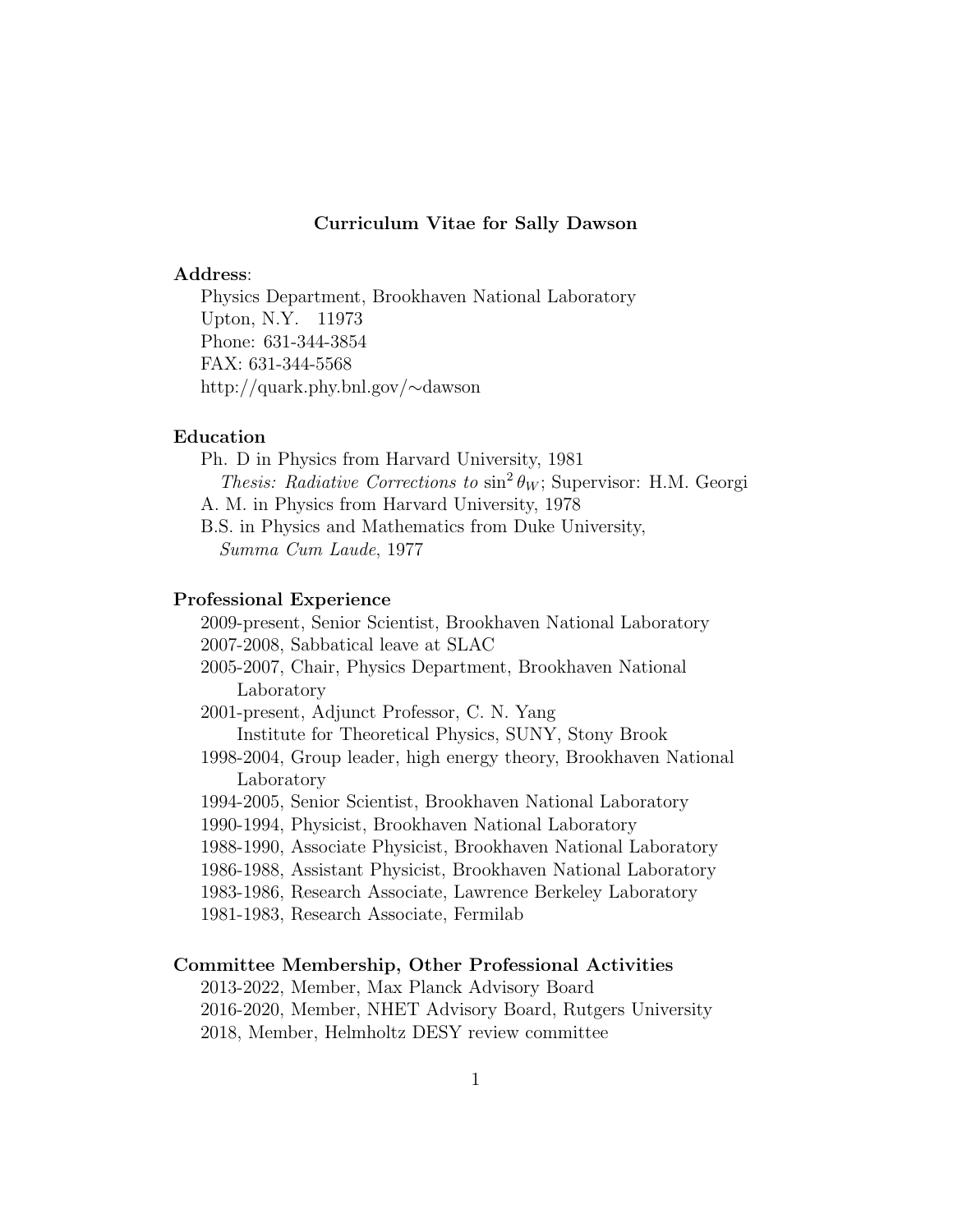- 2017, Chair, Committee of Visitors for DOE HEP Office
- 2001-2016, Loopfest Conference Organizer
- 2016-2019, Member, AAAS Section B Nominating Committee
- 2014-2019, Convenor, HH Working Group, LHC Higgs Cross Section Working Group
- 2014, Member, NSF Committee of Visitors
- 2013, Convenor, Higgs Working Group, Snowmass Summer Study
- 2013, Convenor, Theory Working Group, Snowmass Summer Study
- 2012-2018, Chair, TASI Scientific Advisory Board
- 2011-2016, Member, New York Academy of Sciences, Blavatnik Prize Committee
- 2010-present, Member, PITT-PAC Advisory Board, University of Pittsburgh
- 2008-2010, Member, Sakurai Prize Committee
- 2006-2010, Member, AAAS Physics B Executive Committee
- 2010, Chair, Fermilab Program Advisory Board
- 2006-2010, Member, Fermilab Program Advisory Board
- 2006-2010, Member, Santa Barbara KITP Advisory Board
- 2006, Chair, LBNL Physics Division Program Review
- 2005, Past Chair, Division of Particles and Fields, APS.
- 2004-2006, Vice Chair, Elementary Particle Physics EPP2010 Committee of the National Research Council
- 2004-2006, Member, International Committee for Future Accelerators (ICFA)
- 2004, Chair, Division of Particles and Fields, APS
- 2003, Chair-elect, Division of Particles and Fields, APS
- 2002-present, Member, U.S. Linear Collider Steering Committee
- 2002-2004 Member, HEPAP subcommittee on Outreach
- 2002-2004, Member, URA Visiting Committee, Fermilab
- 2002, Vice-Chair, Division of Particles and Fields, APS
- 1999-2002, Member, High Energy Physics Advisory Panel of the Department of Energy
- 1999-2002, APS Divisional Councilor for the Division of Particles and Fields
- 2001-2002, Member, Nominating Committee, Division of Particles of Beams, APS
- 2000-2001, Member, LBNL Physics Division Program Review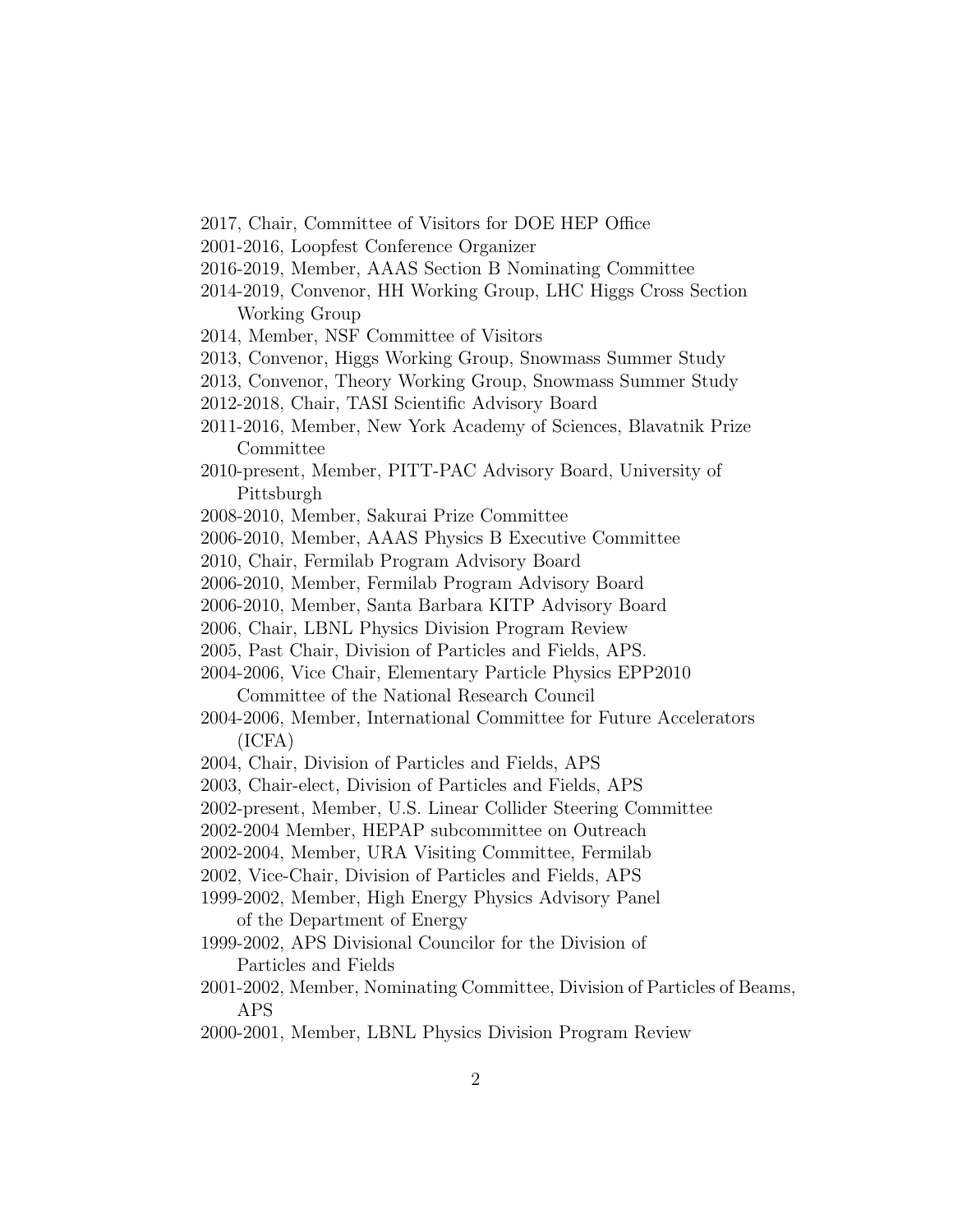1999, Member, ANL Physics Division Program Review

1997, Member, HEPAP subpanel on The Future of High Energy Physics

1997-2000, Member, APS Committee on the Status of Women in Physics

1995-2004, Associate Editor, Physical Review D

1994-1996, Member, Executive Committee of the Division of Particle and Fields of the American Physical Society

1991-1993, Member, SSC Program Advisory Committee

# Honors and Awards

- 2019, DOE Distinguished Scientist Fellow
- 2019, Wess Prize, Karlsruhe Institute of Technology
- 2019, Sternheim Distinguished Lectureship Award, Amherst College
- 2017, Sakurai Prize of the APS
- 2015, Humboldt Fellowship
- 2014, Ben Lee Fellow, Fermilab
- 2006, Fellow of the American Association for the Advancement of Science
- 1998, APS Centennial Speaker
- 1995, Fellow of the American Physical Society
- 1995, Town of Brookhaven, Woman of the Year in Science

# Teaching

- CTEQ Summer School, 2 lectures on Higgs physics, University of Pittsburgh, June 16-17, 2019.
- *Topics in Electroweak Symmetry Breaking*, 4 lectures, Maria Laach School, Germany, Sept. 4-8, 2018.
- Introduction to Higgs Physics, 4 lectures, Hadron collider physics summer school, Fermilab, Aug. 20-22, 2018.
- *Topics in Higgs Physics*, 2 lectures, SLAC Summer Institute, Aug. 6, 2018.
- Higgs Physics in the LHC Era, 2 lectures, CERN School for Particle Physics, Lisbon, Portugal, September 16- 17, 2017.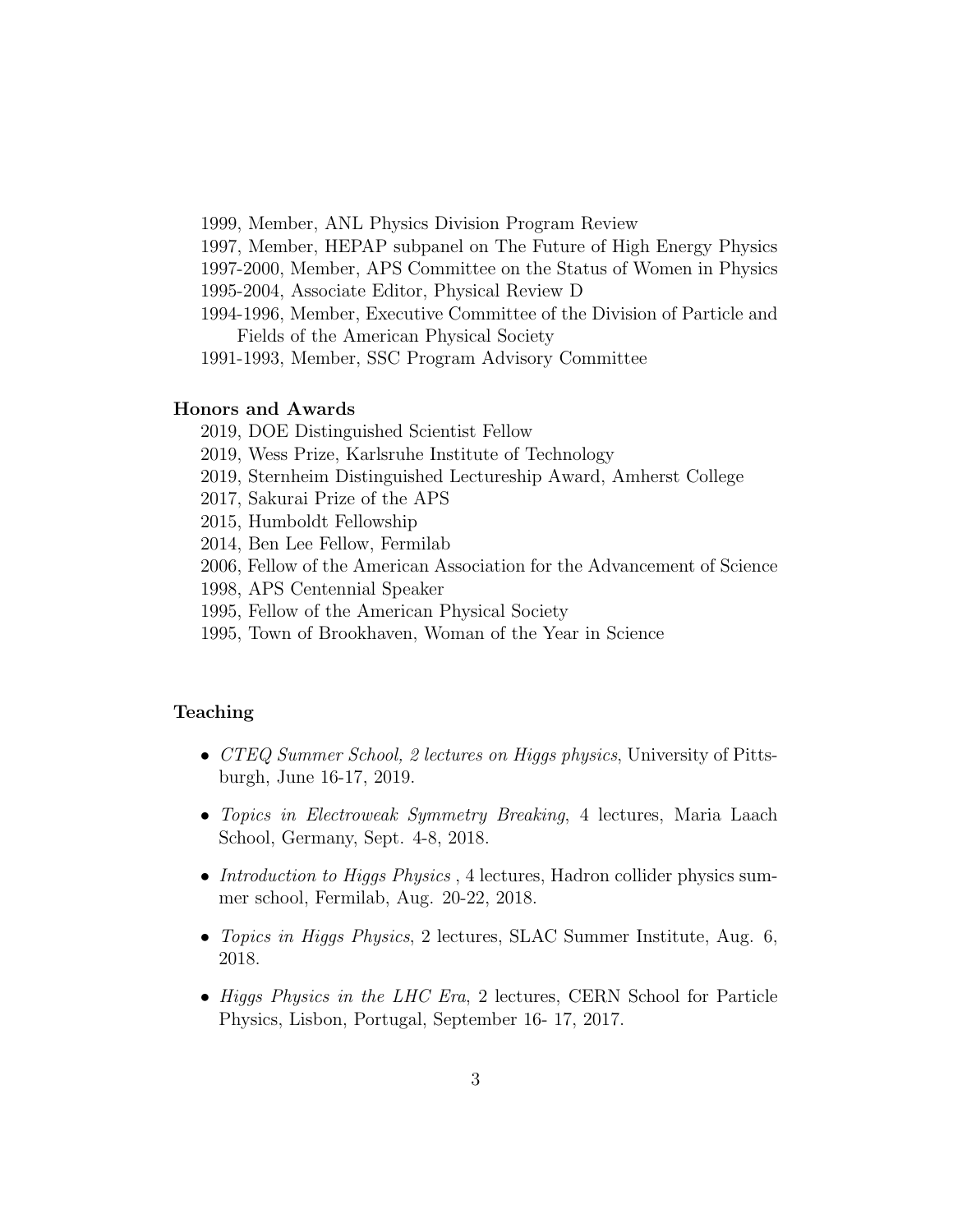- New Physics on Trial at LHC Run II Summer School, 4 lectures on Higgs physics, University of Mainz, Germany, July 24- Aug. 5, 2016.
- Theoretical Advanced Study Institute, 4 lectures on Higgs physics, University of Colorado, June 6-10, 2016.
- CTEQ Summer School, 2 lectures on Higgs physics, University of Pittsburgh, June 6-10, 2016.
- Hadron Collider Summer School, 4 Lectures on Higgs physics, Fermilab, Aug. 7-12, 2012.
- SUSY Summer School, 2 lectures on Higgs physics, University of Chicago, Aug., 2011.
- *Trieste Summer School, 4 lectures on Higgs physics*, Trieste, Italy, June 8-11, 2011.
- SLAC Summer School, 2 lectures on Higgs physics, SLAC, Aug. 3-4, 2009.
- XIII Mexican School of Particles and Fields, 3 lectures on the Standard Model, Sonora, Mexico, Oct 3-5, 2008.
- Freshman Seminar, The Quantum Universe, University of Stony Brook, Spring Semester, 2007.
- CTEQ Summer School, 3 lectures on QCD Loop calculations, Wisconsin, June, 2007.
- Hadron Collider Physics Summer School, 4 lectures on the Standard Model, Fermilab, Aug. 2006.
- Triumf Summer Institute, 4 lectures on the Standard Model, Vancoever, British Columbia, July, 2006.
- Theoretical Advanced Study Institute, 4 lectures on the Standard Model, University of Colorado, June, 2006.
- Graduate course on Advanced Theoretical Particle Physics, University of Stony Brook, Fall Semester, 2003.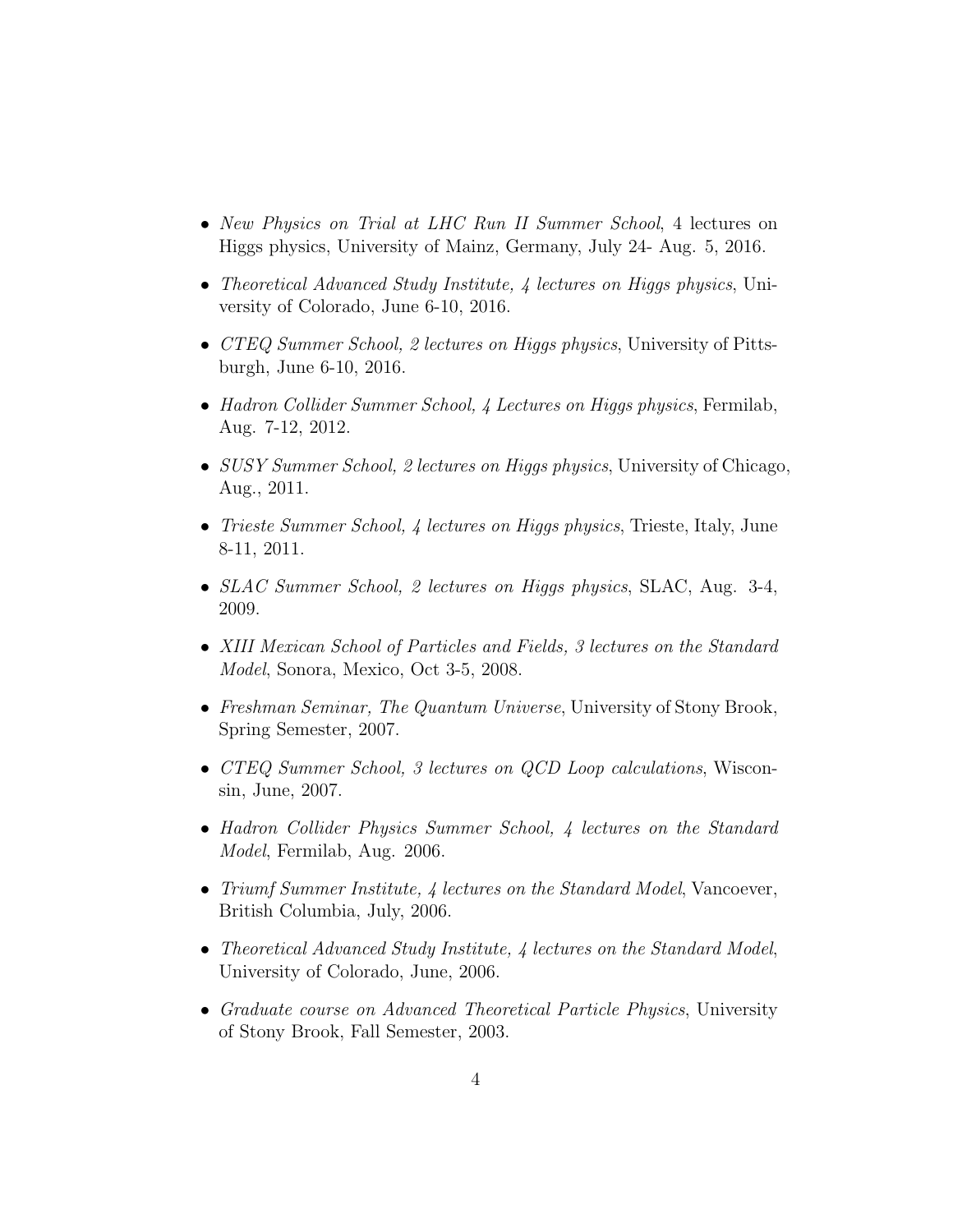- Graduate course on Electroweak Symmetry Breaking, University of Stony Brook, Fall Semester, 2001.
- Simons Summer Workshop, 2 lectures on collider physics for string theorists, University of Stony Brook, July, 2007.
- Maria Laach School, 4 lectures on electroweak symmetry breaking, Maria Laach, Germany, June, 2002.
- Theoretical Advanced Study Institute, 4 lectures on the top quark, University of Colorado, June, 2002.
- CTEQ Summer School, 2 lectures on QCD and new physics, Lake Geneva, Wisconsin, June, 2000.
- Summer School on High Energy Physics and Cosmology, 4 lectures on the Standard Model, Trieste, Italy, June 29-July 17, 1998.
- Theoretical Advanced Study Institute, 4 lectures on supersymmetry, University of Colorado, June 2-6, 1997.
- ASI Summer School, 4 lectures on supersymmetry, St. Croix, Virgin Islands, July 11-22, 1996.

Publication list at: http://quark.phy.bnl.gov/ dawson

## Seminars, Colloquium, and Conference Talks (after 1995)

- Do Radiative Corrections to the SMEFT Matter?, Invited plenary talk, Higgs Couplings 2019, Oxford, England, October 20, 2019.
- Do Radiative Corrections to the SMEFT Matter?, Invited plenary talk, Loopfest, Fermilab, Batavia, Il., August 12, 2019.
- Particle Physics at the Crossroads, Karlsruhe Institute of Technology, Karlsruhe, Germany, July 29, 2019.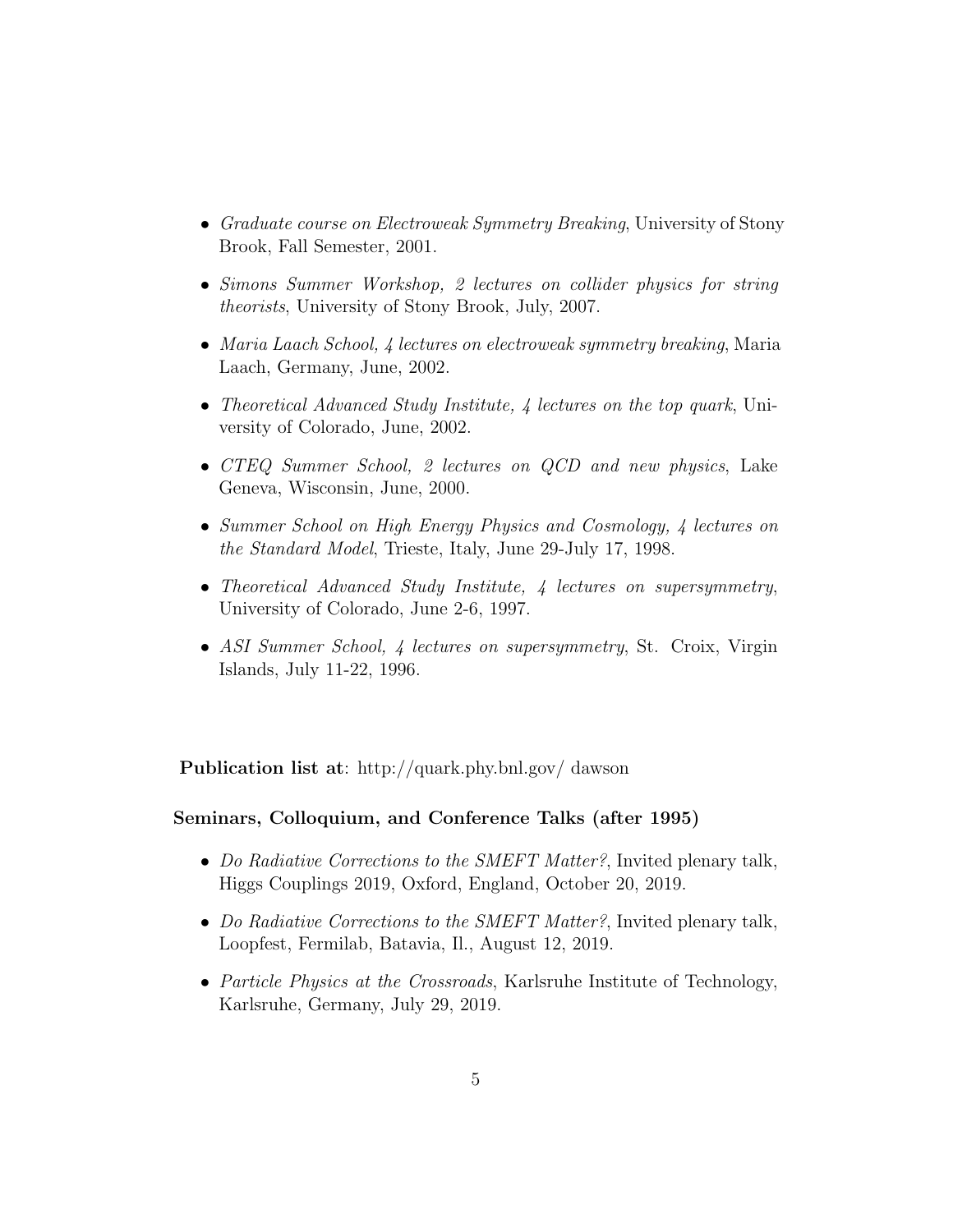- Questions in Electroweak Symmetry Breaking, Invited plenary talk, Invisibles Workshop, 2019, Valencia, Spain, June 14, 2019.
- Precision Physics at the LHC, Colloquium, University of Massachusetts, Amherst, March 27, 2019.
- *Particle Physics at the Crossroads*, Sternheim Distinguished Lecture, University of Massachusetts, Amherst, March 26, 2019.
- New Physics From Precision Measurements?, Invited plenary talk, BSM circa 2020, PITTPAC workshop, University of Pittsburgh, Feb. 28, 2019.
- From Neutrinos to Bs, Remembering Leon Lederman, Invited plenary talk, APS April meeting, Denver, CO, April 14, 2019.
- Results on Anomalous couplings, HE/HL CERN Study, electroweak working group meeting, June 11, 2018.
- Frontiers of Electroweak Symmetry Breaking, Invited review talk, CIPANP Conference, Palm Springs, CA., June 1, 2018.
- Precision Physics for the LHC, Colloquium, Dartmouth College, April 20, 2018.
- Precision physics for the LHC, HL/HE Workshop, Fermilab, April 5, 2018.
- Precision Physics for the LHC, Colloquium, Stony Brook, Jan 23, 2018.
- *Higgs discussion*, Higgs Coupling Workshop, Heidelberg, Germany, Nov 7, 2017.
- EFTs and VV Production, Theory Seminar, University of Pittsburgh, Oct 26, 2017.
- Physics after the Higgs Discovery, Hagopian Family Endowed Colloquium, Florida State University, March 23, 2017.
- Physics after the Higgs Discovery, Yndurain Memorial Colloquim, Madrid, Spain, March 9, 2017.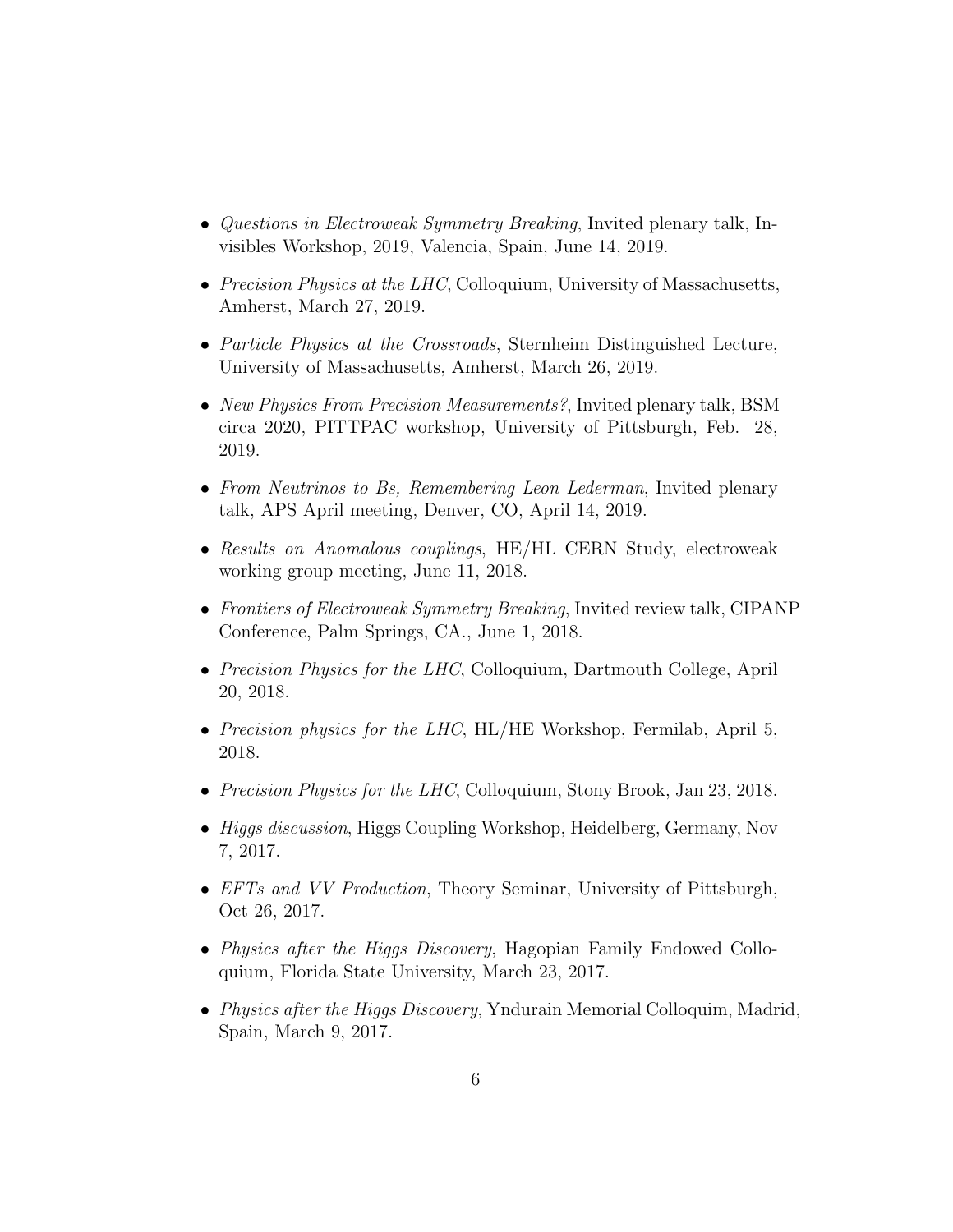- The future of Higgs Physics, Sakurai Prize talk, April APS Meeting, Washington, D.C., Jan. 30, 2017.
- It?s not just the Higgs, Theory Seminar, Fermilab, Jan 19, 2017.
- *Physics after the Higgs*, Colloquium, Carnegie Mellon University, Jan 12, 2017.
- Beyond Higgs Couplings, Higgs Coupling Workshop, SLAC, Nov. 19, 2016.
- Update on double Higgs Production, ATLAS physics workshop, BNL, May 19, 2016.
- Is there Physics after the Higgs?, Colloquium, University of Kansas, May 2, 2016.
- Update on Double Higgs Production, Theory Seminar, Michigan State University, April 12, 2016.
- Report on HH Production from the LHCHXS Working group, CMS HH Subgroup Meeting, Lyon, France, Jan 18, 2016.
- Is there Physics after the Higgs?, Colloquium, University of Tuebingen, Germany, Jan 13, 2016.
- Is there Physics after the Higgs?, Colloquium, Rutgers University, Dec. 9, 2015.
- DI-Higgs Theory, Invited Plenary Talk, Higgs and Beyond Workshop, University of Pittsburgh, Dec 3, 2015.
- BSM Physics From Run-II at the LHC, Invited Plenary Talk, ATLAS Physics Week, Aix Les Bains, France, Nov 19, 2015.
- Effective Field Theories for Higgs plus Jet Production, Invited Plenary Talk, Compositeness Workshop, Fermilab, Nov. 3, 2015.
- Progress in Electroweak Symmetry Breaking, Invited Plenary Talk, Lepton-Photon Conference, Slovenia, Aug, 17, 2015.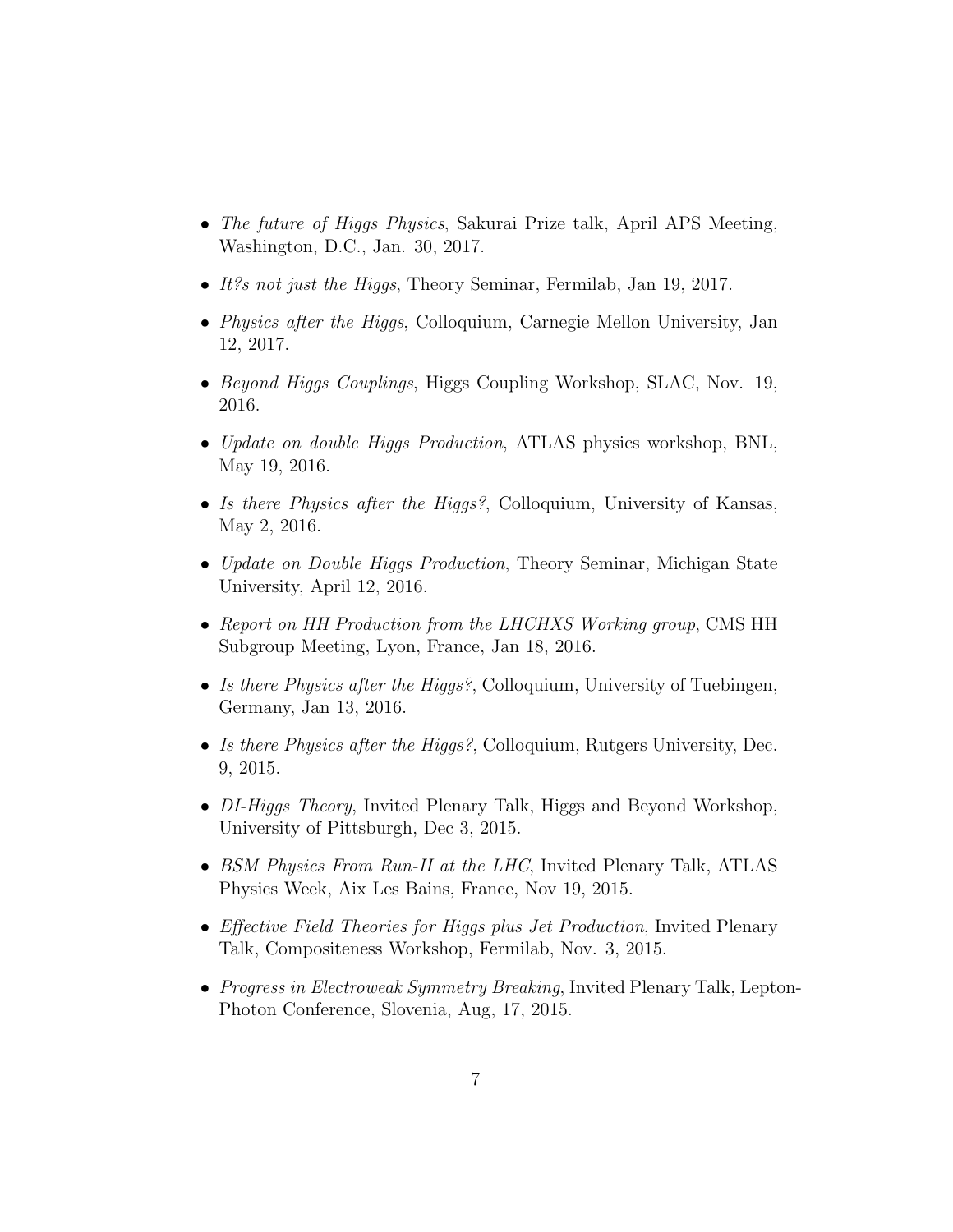- Progress in 2-Higgs Production in the SM and BSM Models, Invited Plenary Talk, Higgs Cross Section Working Group Meeting, CERN, July 18, 2015.
- Is the Higgs Boson the Origin of Mass?, Invited Plenary Talk, Origins of Mass Conference, University of Southern Denmark, May 18, 2015.
- The Usefulness of Effective Field Theory for Boosted Higgs Production, Theory Seminar, SLAC, May 8, 2015.
- Discussion on Double Higgs Production, Invited Plenary Talk, Mainz Workshop on HH Production, April 29, 2015.
- The Higgs Going Forward, Invited Plenary Talk, Aspen Winter Conference, Aspen, CO, Jan. 29, 2015.
- Standard Model Predictions for HH Production, Invited Plenary Talk, Higgs Cross Section Working Group, CERN, Jan. 22, 2015.
- Effective Field Theory for Higgs Physics, Invited Plenary Talk, QCD and Beyond Workshop, University of Pittsburgh, Nov. 13, 2014.
- Grand Vision, Opening talk, BSM Workshop, FNAL LPC, Nov. 3, 2014.
- Concluding Vision, Invited Plenary Talk, Multi Boson Interactions Workshop, BNL, Oct. 30, 2014.
- Effective Field Theory for Higgs Plus Jet Production, Invited Plenary Talk, Higgs Effective Field Theory Workshop, Madrid, Spain, October 1, 2014.
- *Progress in Higgs Physics.*, Invited Plenary Talk, Rencontres de Blois Workshop, Blois, France, May 20, 2014.
- Higgs Physics at 1 TeV, Invited Plenary Talk, 100 TeV Workshop, SLAC, April 22, 2014.
- After the Higgs Discovery: What Next?, Invited Plenary Talk, April APS Meeting, Savannah, Georgia, April 8, 2014.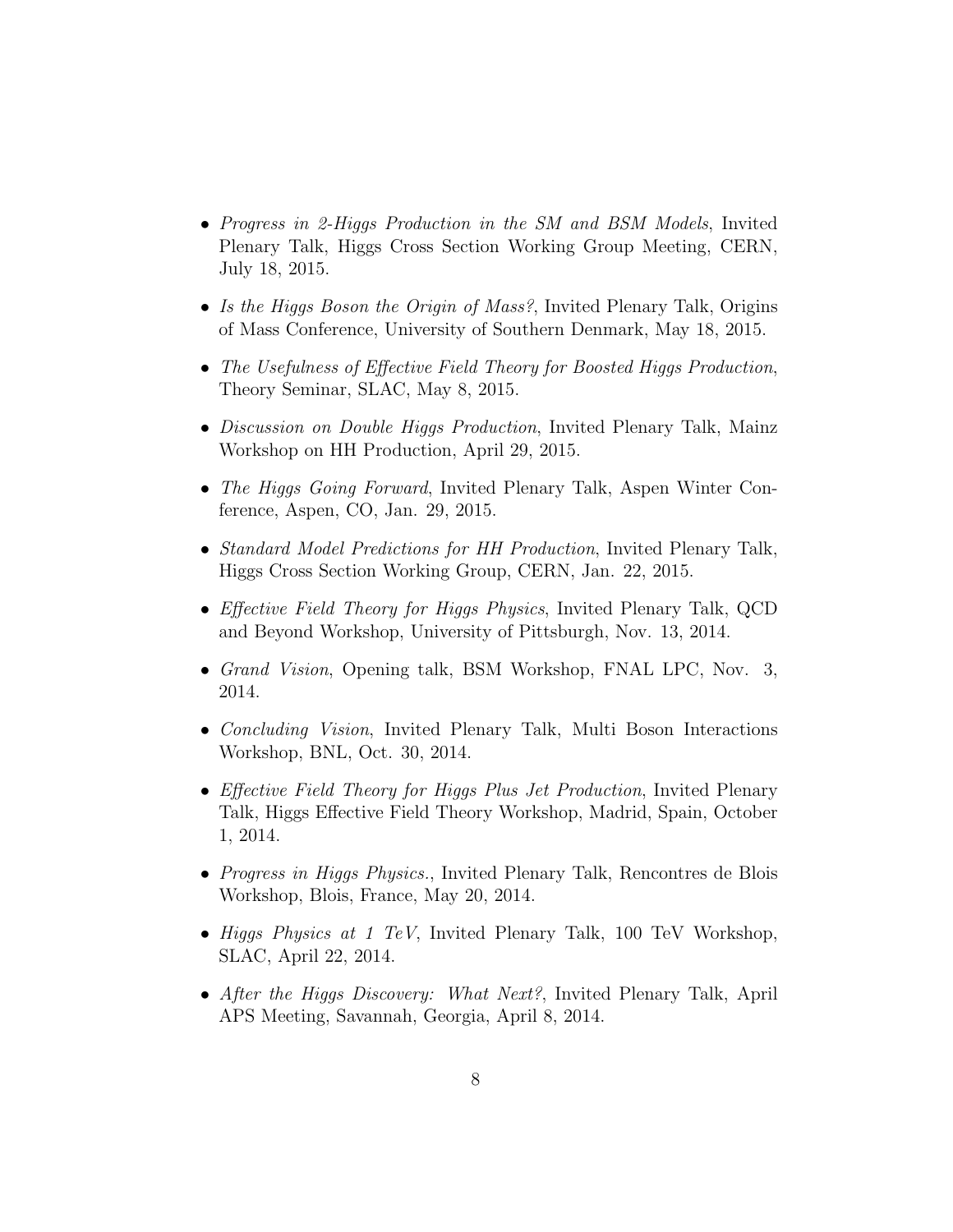- Precision Higgs Measurements, Invited Plenary Talk, Lattice Meets Experiment Workshop, Fermilab, March 7, 2014.
- Exploring Double Higgs Production at the LHC, LPC talk, Fermilab, March 4, 2014.
- The Case for a New Scale of Physics, Colloquium, Northwestern University, February 21, 2014.
- Precision Higgs Physics and the Search for a New Scale of Physics, Division seminar, Argonne National Laboratory, Feb 5, 2014.
- The Long Search for the Higgs, Invited Plenary Talk, APS Women in Science Workshop, BNL, Jan.17, 2014.
- The Case for High Energy Colliders, Invited Plenary Talk, P5 Meeting, BNL, Dec 16, 2013.
- The Case for a New Scale of Physics, Invited Plenary Talk, University of Pittsburgh Workshop, Pittsburgh, PA, Nov. 18, 2013.
- Top Partners and Higgs Physics, Theory seminar, SLAC, Sept 20, 2013.
- The Future of US Particle Theory: Report of the DPF Theory Panel, HEPAP, Washington, DC, Sept 7, 2013.
- The Case for Precision Higgs Physics, Snowmass Summer Study, Minneapolis, MN., July 30, 2013.
- Top Partners and Higgs Physics, LHC-The First Part of the Journey, KITP, Santa Barbara, CA, July 10, 2013.
- The Way Forward, Higgs workshop, Princeton, April 26, 2013.
- Precision Measurements for Higgs Physics, Snowmass Energy Frontier Meeting, BNL, April 4, 2013.
- Benchmarks for Higgs Physics, Snowmass Energy Frontier Meeting, BNL, April 3, 2013.
- Discussion: After Discovery, What Next?, The First Three Years of the LHC Workshop, Mainz, Germany, March 2013.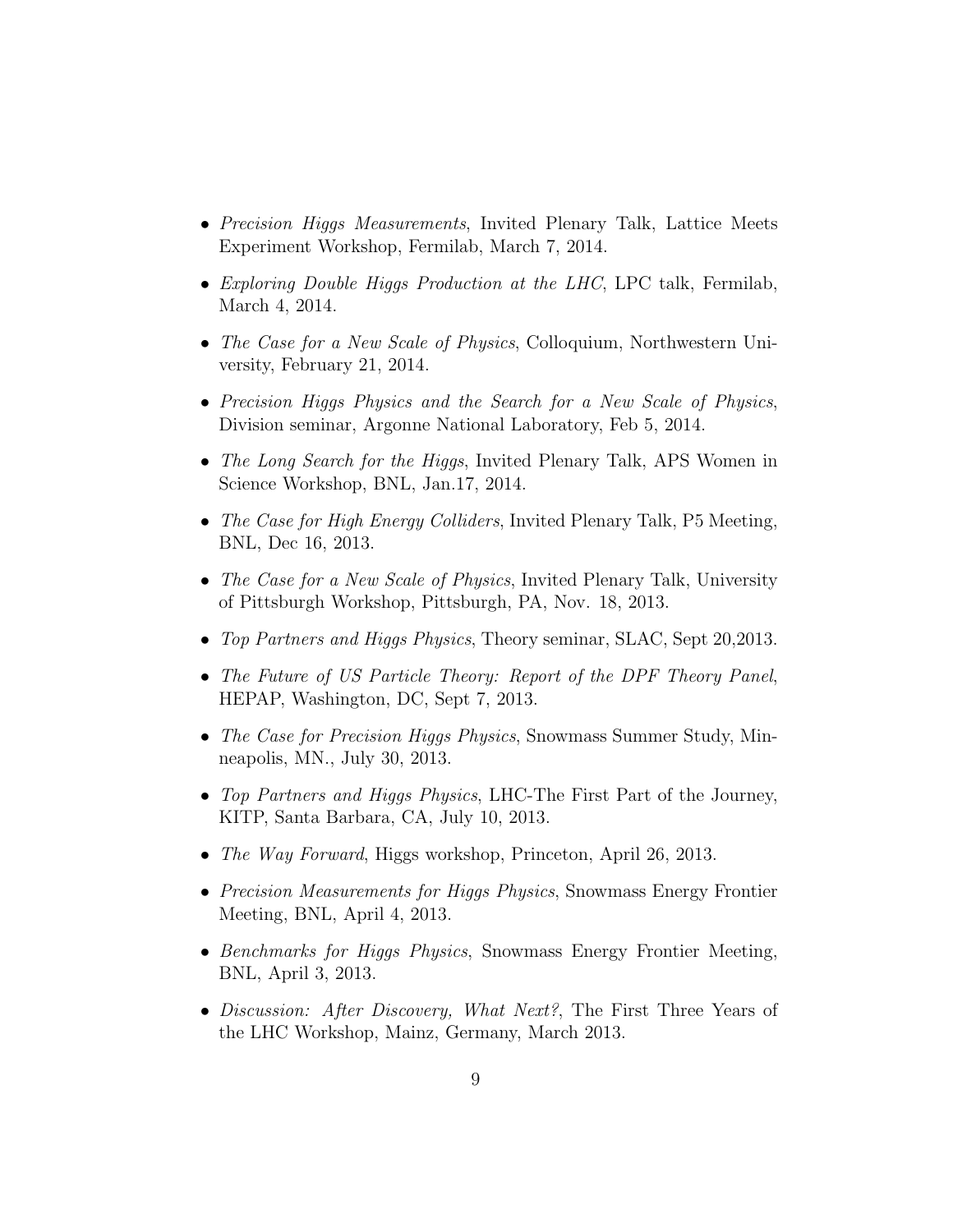- Report from the Energy Frontier Facilities Subpanel, HEPAP, Washington, DC, March 11, 2013.
- What does it all mean? The Long Search for the Higgs Boson, Colloquium, Yale University Feb 28, 2013.
- The Long Search for the Higgs Boson, Simons Foundation retreat, Caneel Bay, Virgin Islands, Jan 20, 2013.
- Uncertainties on Higgs Cross Sections, Workshop on the LHC, Triumf, Dec. 15, 2012.
- Exploring the Higgs Sector, Joint theory/experimental seminar, Berkeley, Oct 11, 2012.
- *Higgs Couplings*, Seminar, Perimeter Institute, Aug. 2, 2012.
- *Higgs Discovery*, Brookhaven Scientists Association distinguished lecture, July 25, 2012.
- Summary talk, Next Stretch of the Higgs Magnificent Mile Workshop, Chicago, May 16, 2012.
- Fermion Masses and Higgs Production, Theory Seminar, SLAC, Feb 10, 2012.
- After Discovery: Exploring Higgs Properties, Invited Plenary Talk, ETH Workshop: Higgs Search Confronts Experiment, Jan. 11, 2012.
- Fermion Masses and Higgs Production, Theory Seminar, University of Pittsburgh, Nov. 3, 2011.
- Remembering Uli, Baur Memorial Symposium, University of Buffalo, Sept 24, 2011.
- Precision Measurements for Higgs Physics, ATLAS Higgs Jamboree, LBNL, Oct 26, 2011.
- The Tevatron Legacy, Invited Plenary Talk, SUSY11 Conference, Aug. 2011.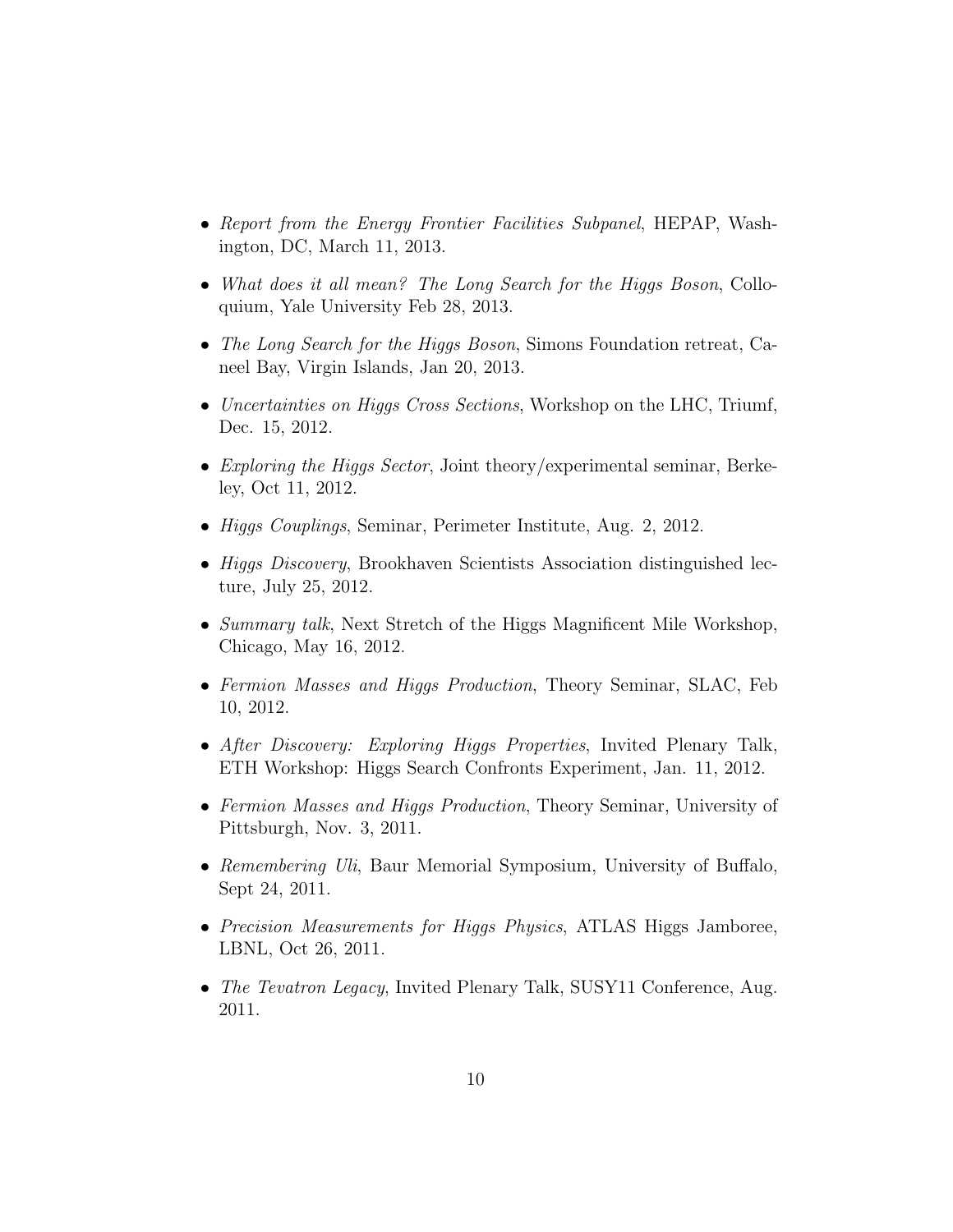- Uncertainties on Higgs Cross Sections, Higgs Cross Section Workshop, University of Washington, April 26, 2011.
- *SQCD corrections*, Parallel Session Talk, ALCPG Workshop, March 22 , 2011.
- The Physics Case for 1 TeV, Plenary Talk, ALCPG Workshop, March 21, 2011.
- Summary Talk, Workshop on Heavy Particles, ETH, Zurich, Jan 5, 2011.
- A New Era for Particle Physics, Colloquium, University of Connecticut, Nov. 12, 2010.
- Electroweak Symmetry Breaking and the LHC, LHC Theory Initiative Workshop, BNL, Oct 7, 2010.
- The LHC is Here, Colloquium, University of Notre Dame, Sept 29, 2010.
- Finding the Higgs Boson of the MSSM, Theory Seminar, University of Notre Dame, Sept 28, 2010.
- Summary Talk, Higgs workshop, Orsay, France, July 29, 2010.
- b quarks and EW Symmetry Breaking, ICHEP, Paris, France, July 22, 2010.
- Frontiers in Particle Physics, AGS User's Meeting, BNL, June 9, 2010.
- b Quarks and Higgs Physics, Higgs Workshop, University of Michigan, May 12, 2010.
- *LHC and Beyond*, Summary talk, Pheno Conference, University of Pittsburgh, May 9, 2010.
- Searching for Electroweak Symmetry Breaking, Guralknik fest, Brown University, May 5, 2010.
- Higgs Bosons and b quarks, Theory seminar, University of Oklahoma, April 20, 2010.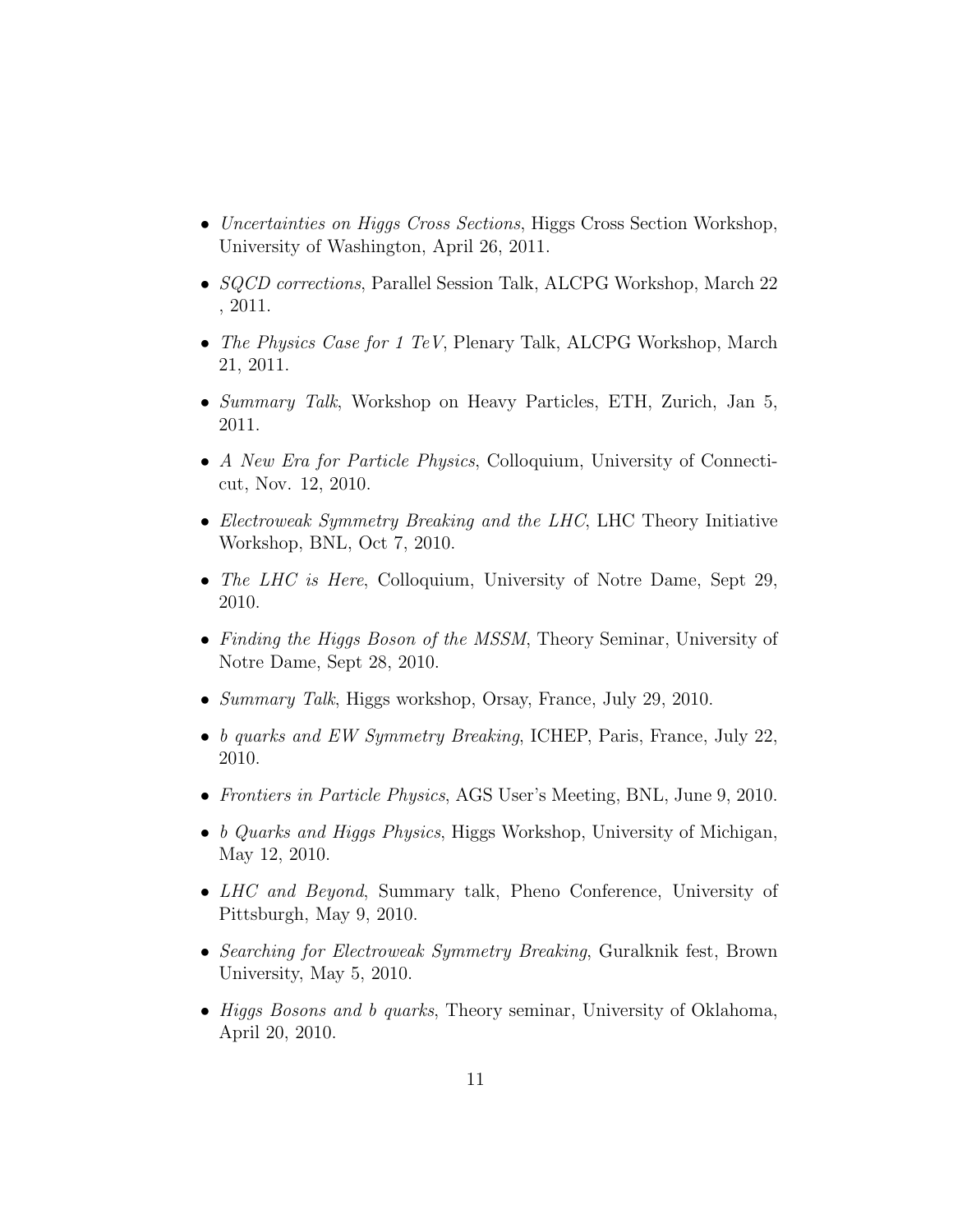- The Case for Electroweak Symmetry Breaking, Colloquium, University of Oklahoma, April 20, 2010.
- The Case for Electroweak Symmetry Breaking, Theory Workshop, City College, April 9, 2010.
- Exploring Electroweak Symmetry Breaking, Invited Plenary Talk, Quigg festival, Fermilab, Dec. 14,2009.
- Waiting for the LHC: Exploring the Quantum Universe, Colloquium, Emory University, Sept 18, 2009.
- Waiting for the LHC: Exploring the Quantum Universe, Colloquium, Washington University, Sept 2, 2009.
- Electroweak Measurements and the 3 and 4-Site Models, CERN Workshop talk, Feb. 12, 2009.
- Implications of observation of a heavy Higgs, CERN Seminar, Feb, 2009.
- How Well do we know Higgs Properties?, Workshop on Measuring Higgs Couplings, INT, University of Washington, Jan 2009.
- Renormalization and BSM Physics: A Cautionary Tale, Workshop on Beyond the SM: From the Tevatron to the LHC, Fermilab, Sept 17,  $\,2008$  .
- Electroweak Symmetry Breaking at the Terascale, Invited Plenary Talk, Grannis Symposium, Stony Brook, June 13, 2008.
- *Physics for Higgs Discovery*, Theory Seminar, April 10, 2008, University of Minnesota.
- Finding the Higgs with b Quarks, Theory Seminar, LBL, March 3, 2008.
- Review of Higgs Physics, XIII Mexican School of Particles and Fields, Sonora, Mexico, Oct. 11, 2008.
- Challenges for Higgs Physics, Helmholtz Kickoff Workshop , DESY, Germany, December 3, 2007.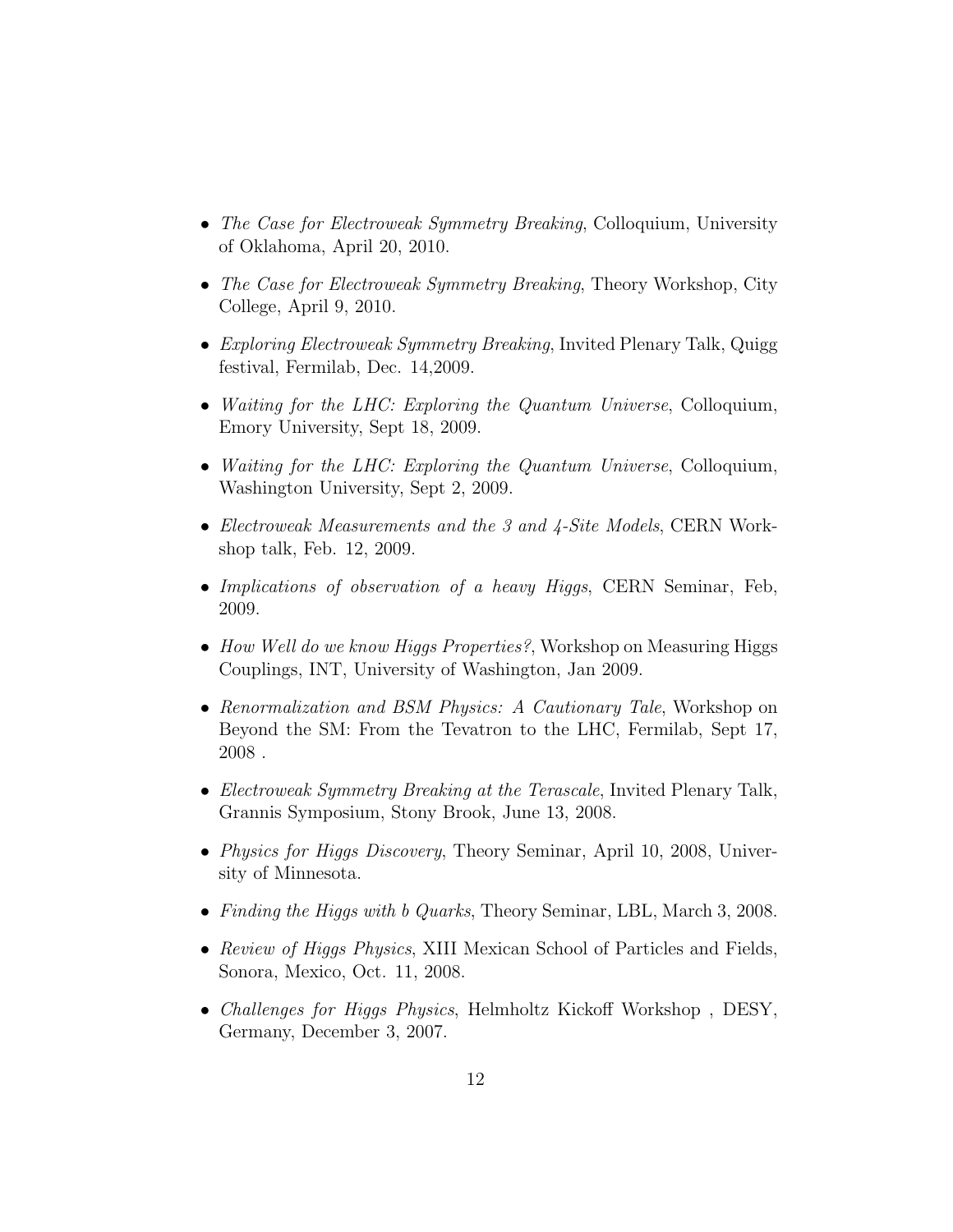- b's and Higgs Physics, Theory Seminar, University of CA, Irvine, Nov. 28, 2007.
- b's and Higgs physics, ATLAS forum, SLAC, Oct. 10, 2007.
- *Waiting for the LHC*, Colloquium, University of Calgary, Sept 28, 2007.
- Searching for New Physics at the LHC and ILC, Workshop on B-L, LBL, Sept 22, 2007.
- SLAC, b Quarks and Higgs Physics, Theory Seminar, SLAC, Sept 14, 2007.
- Higgs Working Group Summary, Workshop on Collider physics at the LHC, Les Houches, France, June 29, 2007.
- *Waiting for the LHC*, Colloquium, Iowa State University, April 2, 2007.
- Higgs Bosons at the Tevatron and LHC: The Big Picture Aspen winter meeting, January 7-11, 2007.
- Physics at the Terascale: Opportunities and Challenges, Colloquium, University of Texas, Austin, Dec 4, 2006.
- Opportunities at the Terascale, Colloquium, University of Wisconsin, Oct. 24, 2006.
- Opportunities at the Terascale, Colloquium, Indiana University, Oct 4,2006.
- Higgs bosons and b quarks, Theory Seminar, Indiana University, Oct 3, 2006.
- Physics at the Terascale: Report from EPP2010, Report to ICFA, Aug. 30, 2006.
- *Physics at the Terascale*, Colloquium, BNL, June, 2006.
- *Physics at the Terascale*, Colloquium, Fermilab, May 12, 2006.
- Adventures at the Terascale, Colloquium, University of Virginia, March 24, 2006.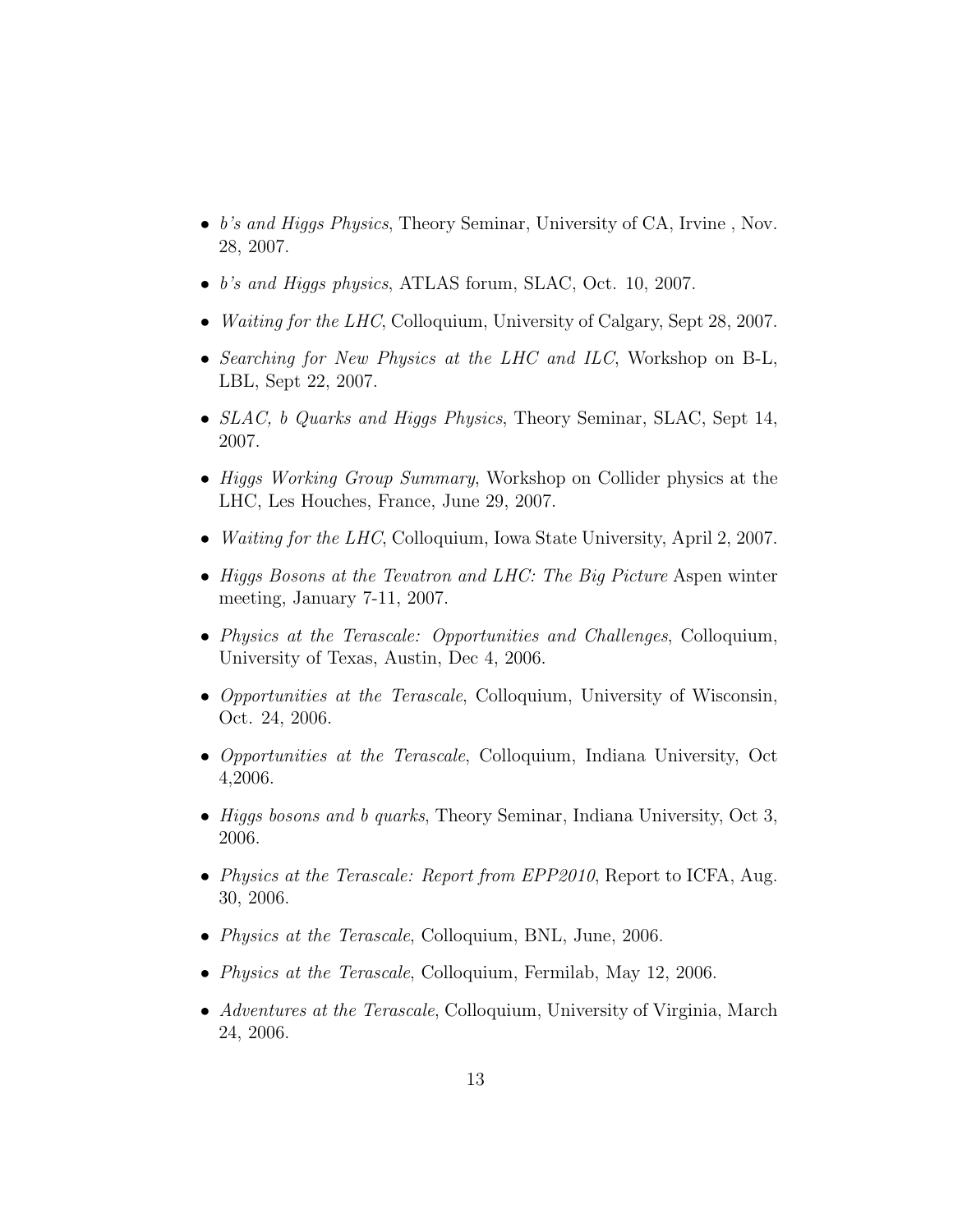- The Future of Particle Physics, Aspen Winter Conference, February 14, 2006.
- Precision Measurements and Top Quark Physics, Theory Seminar, Carnegie Mellon University, January 11, 2006.
- Revolutions in Particle Physics, Colloquium, State University of New York at Buffalo, October 27, 2005.
- The Top Quark and Precision Measurements, Theory Seminar, University of Michigan, October 8, 2005.
- Revolutions in Particle Physics, Colloquium, Michigan State University, October 7, 2005.
- Revolutions in Particle Physics, Colloquium, Duke University, September 27, 2005.
- Precision Measurements in Theories with  $\rho \neq 1$ , Bardeen Fest, Fermilab, September 23, 2005.
- New Directions in Electroweak Symmetry Breaking, Lepton-Photon Conference 2005, Lund, Sweden, June, 2005.
- Future Directions for Particle Physics, Symposium, April APS Meeting, Tampa, Fl., April 17, 2005.
- The Top Quark and Precision Measurements, Top Quark Symposium, University of Michigan, April 7, 2005.
- Revolutions in Particle Physics, Colloquium, University of Rochester, March 16, 2005.
- The Top Quark and Precision Measurements, Theory Seminar, University of Rochester, March 16, 2005.
- LHC/LC Complementarity, Victoria Linear Collider Meeting, Victoria, Canada July 28, 2004.
- Associated Higgs-Heavy Quark Production, Victoria Linear Collider Meeting, Victoria, Canada July 28, 2004.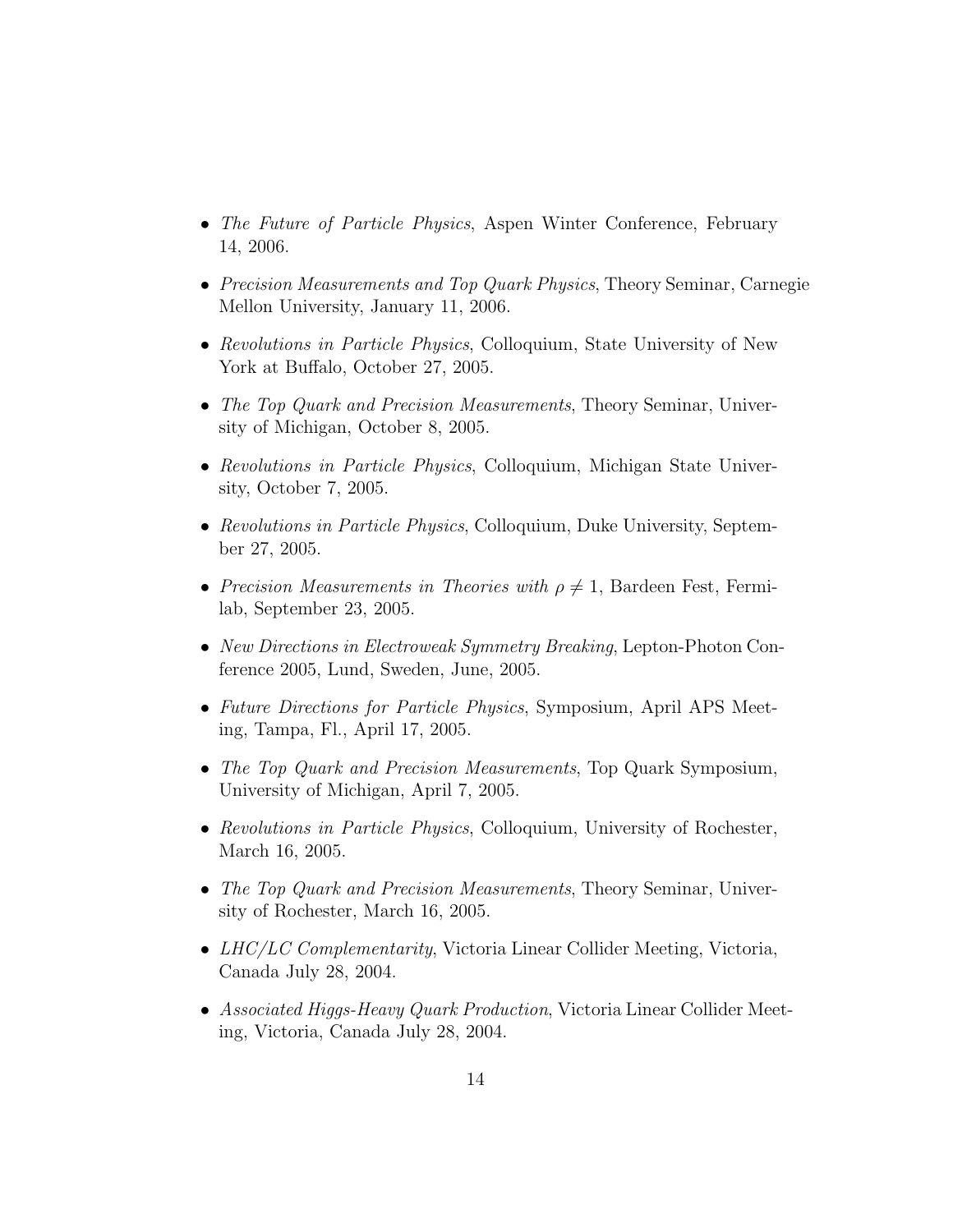- The Status of the Standard Model, Hadron Collider Physics 2004, Michigan State University, June 14, 2004.
- The Case for a Linear Collider, Colloquium, Brookhaven National Laboratory, April 6, 2004.
- The Case for a Linear Collider, Colloquium, University of Wisconsin, March 22, 2004.
- Associated Higgs Boson Production, Seminar, New York University, March 10, 2004.
- The Case for a Linear Collider, Colloquium, Boston University, February 10, 2004.
- The Higgs Boson: A Theoretical Perspective, Winter Conference, Aspen, CO., February 2, 2004.
- A Roadmap For Colliders, Colloquium, Purdue University, November 6, 2003.
- A Roadmap For Colliders, Wine and Cheese talk, Fermilab, October 17, 2003.
- Progress in Electroweak Symmetry Breaking, Weak Interactions and Neutrinos Conference, October 6, 2003.
- Probing the Higgs Yukawa Couplings at the LHC, University of British Columbia, July 15, 2003.
- *Workshop Summary*, Workshop on TeV Scale Physics, Les Houches, France June 6, 2003.
- Physics at a Linear Collider, Colloquium, University of Oklahoma, March 6, 2003.
- NLC QCD Corrections to  $t\bar{t}h$  Production, University of Oklahoma, March 6, 2003.
- Why We Need Both the LHC and a Linear Collider, Particle Physics Seminar, BNL, Jan. 16, 2003.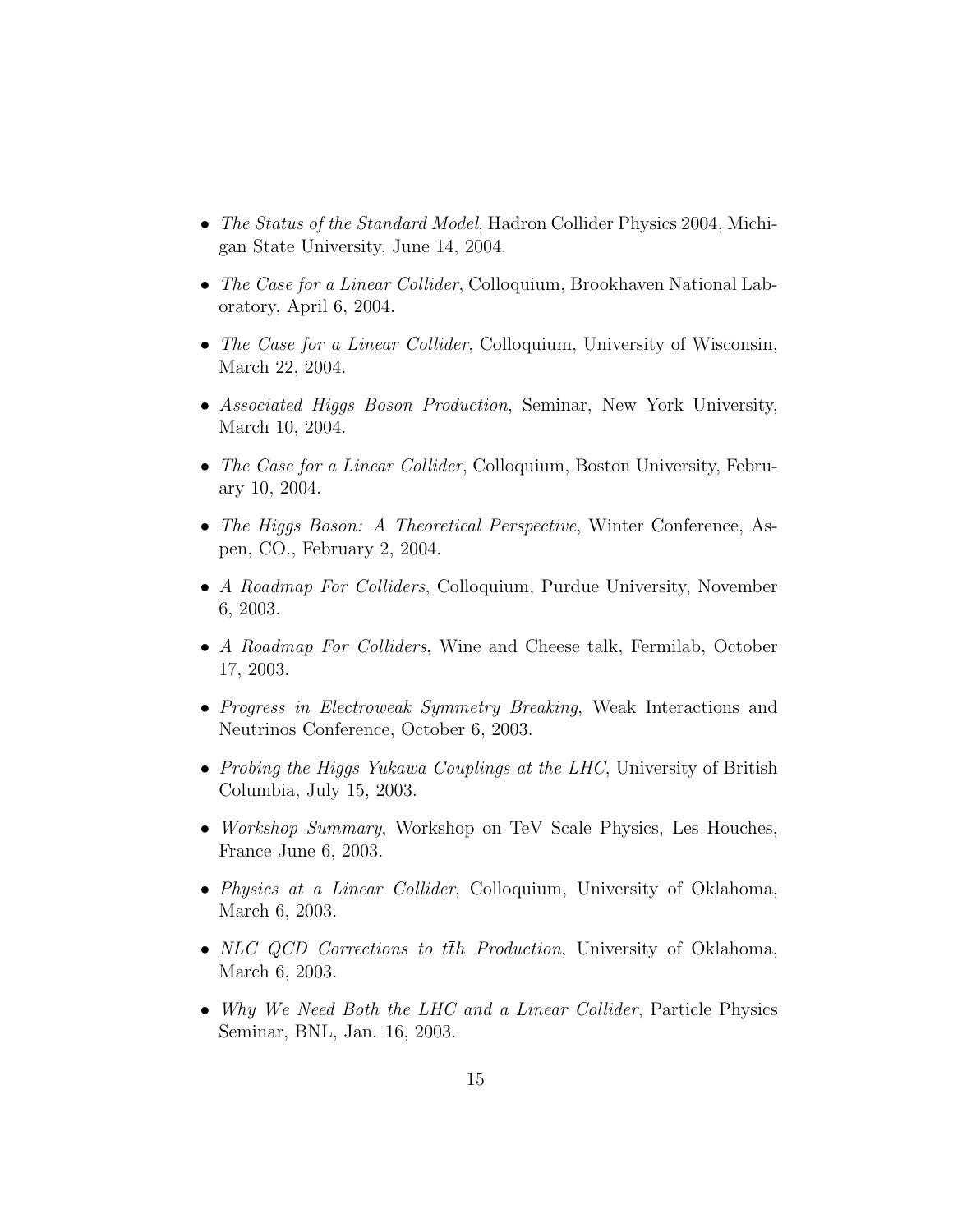- $\bar{t}$  *th Production: an Update*, Workshop on Linear Collider Physics, University of Texas at Arlington, Jan. 12, 2003.
- The LC/LHC Synergy, Workshop on LHC/LC Complementarity, Fermilab, Dec. 13, 2002.
- The Physics Case for a Linear Collider, Colloquium, Princeton University, October 17, 2002.
- The LHC/LC Complementarity, 14th Topical Conference on Hadron Collider Physics, Karlsruhe, Germany, October 3, 2002.
- The Physics Case for a Linear Collider, Colloquium, Michigan State University, September 26, 2002.
- The Physics Case for a Linear Collider, APS Meeting, Albuquerque, N.M., April 20, 2002.
- The Physics Case for a Linear Collider, Colloquium, Stony Brook, April 16, 2002.
- *Linear Colliders: The Challenge Ahead*, Linear Collider Workshop, Chicago, Illinois, January 7-9, 2002.
- Hadroproduction of Higgs Bosons, Snowmass, Colorado, July 5, 2001.
- Conference Summary, PHENO01, Madison, Wisconsin, May 9, 2001.
- Supersymmetry at the Tevatron, EDM Workshop, BNL, May 14, 2001.
- the Production at a  $\gamma\gamma$  Collider, International Conference on  $\gamma\gamma$  collisions, Fermilab, March 15, 2001.
- Top Quark Yukawa Couplings and New Physics, 5th International Linear Collider Workshop, Fermilab, October 24-28, 2000.
- the Production at the LHC, Working group meeting on top quark physics at a Linear Collider, Fermilab, June 22, 2000.
- The Search for the Higgs Boson, Colloquium, Florida State University, March 2, 2000.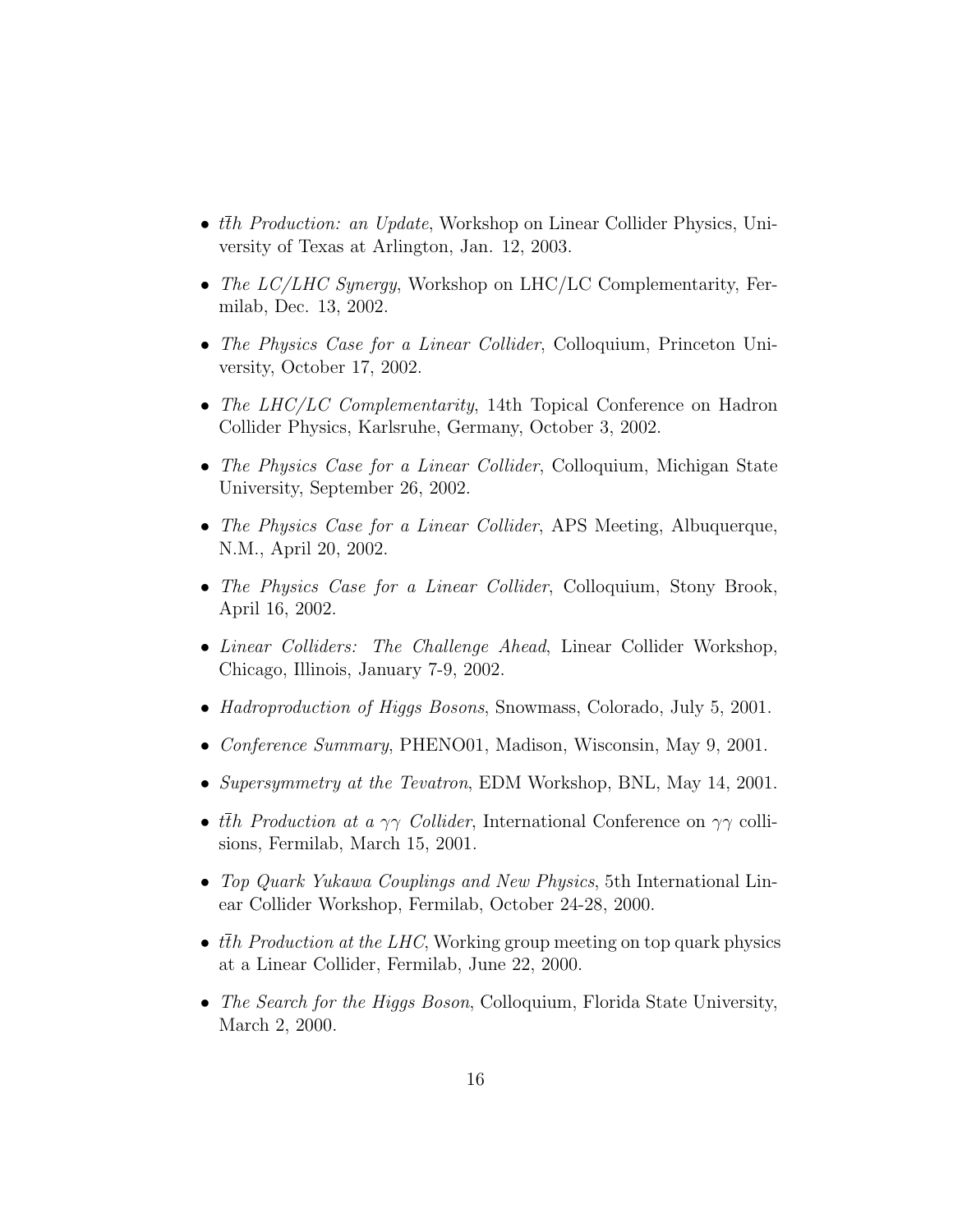- Physics in 2006, Workshop on Studies on Colliders and Collider Physics at the Highest Energies, Montauk, N.Y., September 27- October 1, 1999.
- Prospects for Finding Supersymmetry, Seminar at Stony Brook, Oct. 27, 1998.
- Low Energy Constraints on New Physics: A Status Report, Theory Seminar, Stony Brook University , Sept 28, 1998.
- Higgs Boson Pair Production, Workshop on Physics at the Tevatron, Fermilab, May 14, 1998.
- Low Energy Theorems and Higgs Physics, Seminar, Yale University, May 11, 1998.
- The Search for Electroweak Symmetry Breaking, Colloquium, University of Oregon, Feb. 26, 1998.
- Discovering the Higgs Boson, Invited Plenary Talk, Winter Conference, Aspen, CO., Jan. 27, 1998.
- Low Energy Theorems and Higgs Physics, Theory Seminar, University of Massachusetts, Amherst, Oct. 3, 1997.
- Higgs Physics Beyond the Minimal Model, Theory Seminar, Argonne National Laboratory, Jan. 15, 1997.
- Probing Non-Standard Model Three Gauge Boson Couplings, Theory Seminar, Stony Brook University , Nov. 18, 1996.
- Who Needs SUSY?, Colloquium, Syracuse University, Oct. 24, 1996.
- The Origin of Particle Masses in the Standard Model, Invited talk, Seventh Annual Northeast Regional Physics Conference, BNL, Oct. 26, 1996.
- Conference Summary, Divisional Meeting of the Division of Particles and Fields, Minneapolis, MN, Aug. 10-15, 1996.